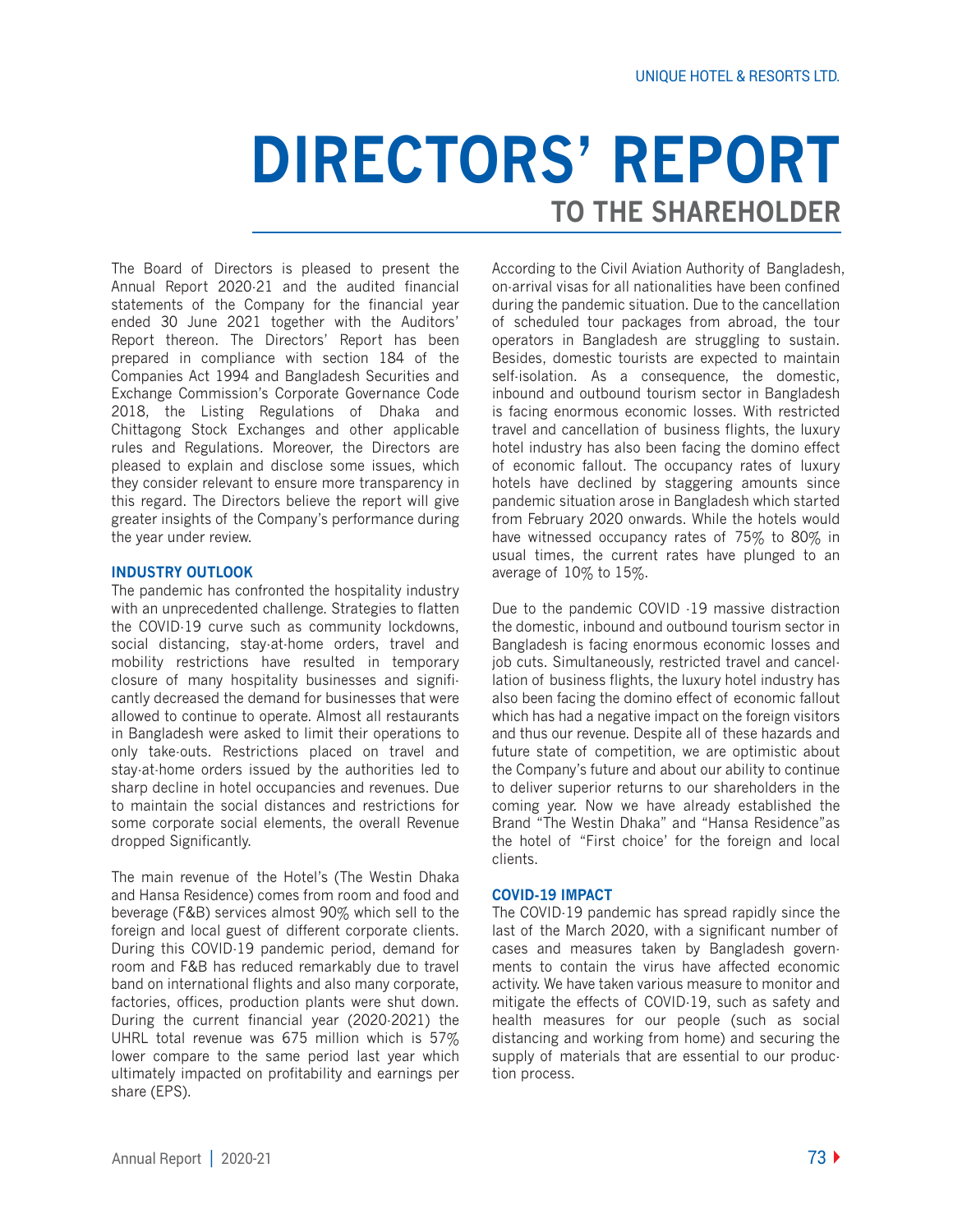# UNIQUE HOTEL & RESORTS LTD.

to September 2021 has increased by 16% versus April to June 2021. Moreover, room and F&B revenue has seen an increase of 31.7% and 3.2% respectively for the period mentioned above indicates positive inflow of business gradually. Addition of Sheraton Dhaka operations to the portfolio will provide synergies to cater MICE segment business, larger events, accommodate larger group business and improve operational efficiency with resource optimization. As per the media report the international flights has already opened and guest

inflow has increased. We will continue to follow the various government policies and advice and, in parallel, we will do our utmost to continue our operations in the best and safest way possible without jeopardizing the health of our people.

## **COMPANY'S FINANCIAL PERFORMANCE**

The Directors take pleasure in reporting the Financial Results of the Company for the financial year ended 30 June 2021 as follows:

| <b>Particulars</b>                | 2020-21         | 2019-20 (Restated) |
|-----------------------------------|-----------------|--------------------|
| Revenue                           | 675,400,089     | 1,574,890,441      |
| Cost of Goods Sold                | (234, 533, 439) | (376, 074, 900)    |
| Gross Profit                      | 440,866,650     | 1,198,815,541      |
| Provision for WPPF                | (15, 753, 687)  | (22, 782, 838)     |
| Profit before tax                 | 315,073,737     | 455,656,751        |
| Provision for Income tax          | (98, 993, 147)  | (175, 481, 595)    |
| Net Profit after tax              | 414,066,884     | 280, 175, 156      |
| Earnings per share (EPS)          | 1.41            | 0.95               |
| Net Asset Value (NAV)             | 23,973,347,492  | 23,455,645,315     |
| Net Asset Value Per Share (NAVPS) | 81.43           | 79.67              |

|           |                                               | 1st July 2020 to 30 June 2021 |                     | 1st July 2019 to 30 June 2020 |                                   |
|-----------|-----------------------------------------------|-------------------------------|---------------------|-------------------------------|-----------------------------------|
| <b>SI</b> | <b>Operational Results</b>                    | Solo                          | <b>Consolidated</b> | Solo<br>(Restated)            | <b>Consolidated</b><br>(Restated) |
| 01.       | Earnings Per Share (EPS)                      | 1.41                          | (0.33)              | 0.95                          | 0.88                              |
| 02.       | Net Operating Cash Flow<br>Per Share (NOCFPS) | 1.10                          | 0.94                | 3.84                          | 3.78                              |

|           |                                      | 30 June 2021   |                     | 30 June 2020       |                                   |
|-----------|--------------------------------------|----------------|---------------------|--------------------|-----------------------------------|
| <b>SI</b> | <b>Financial Position</b>            | Solo           | <b>Consolidated</b> | Solo<br>(Restated) | <b>Consolidated</b><br>(Restated) |
| 01.       | Net Asset Value (NAV)                | 23,973,347,492 | 25,915,557,745      | 23,455,645,315     | 24, 162, 681, 746                 |
| 02.       | Net Asset Value Per<br>Share (NAVPS) | 81.43          | 88.03               | 79.67              | 82.07                             |

The Board of Directors has established a dividend policy, which forms the basis for the proposals on dividend payments that it makes to the Shareholders taking into consideration the business performance of the Company and its strategic initiatives. The Board believes that it is in the best interest of UHRL to draw up a long-term and predictable dividend policy.

The objective of the policy is to allow the Shareholders to make informed investment decisions. The Board has approved the following dividend policy: "The dividend

policy is to pay maximum of the net profit after tax depending on the financial health and capital requirement of the Company with an aim to have a consistent growth in dividend payout. UHRL shall aim for as frequent dividend distribution as possible.

# **UNCLAIMED OR UNDISTRIBUTED OR UNSETTLED DIVIDEND IN CASH OR NON-REFUNDABLE PUBLIC SUBSCRIPTION MONEY:**

UHRL shall maintain detailed information of unpaid or unclaimed cash dividend and rationale thereof, as per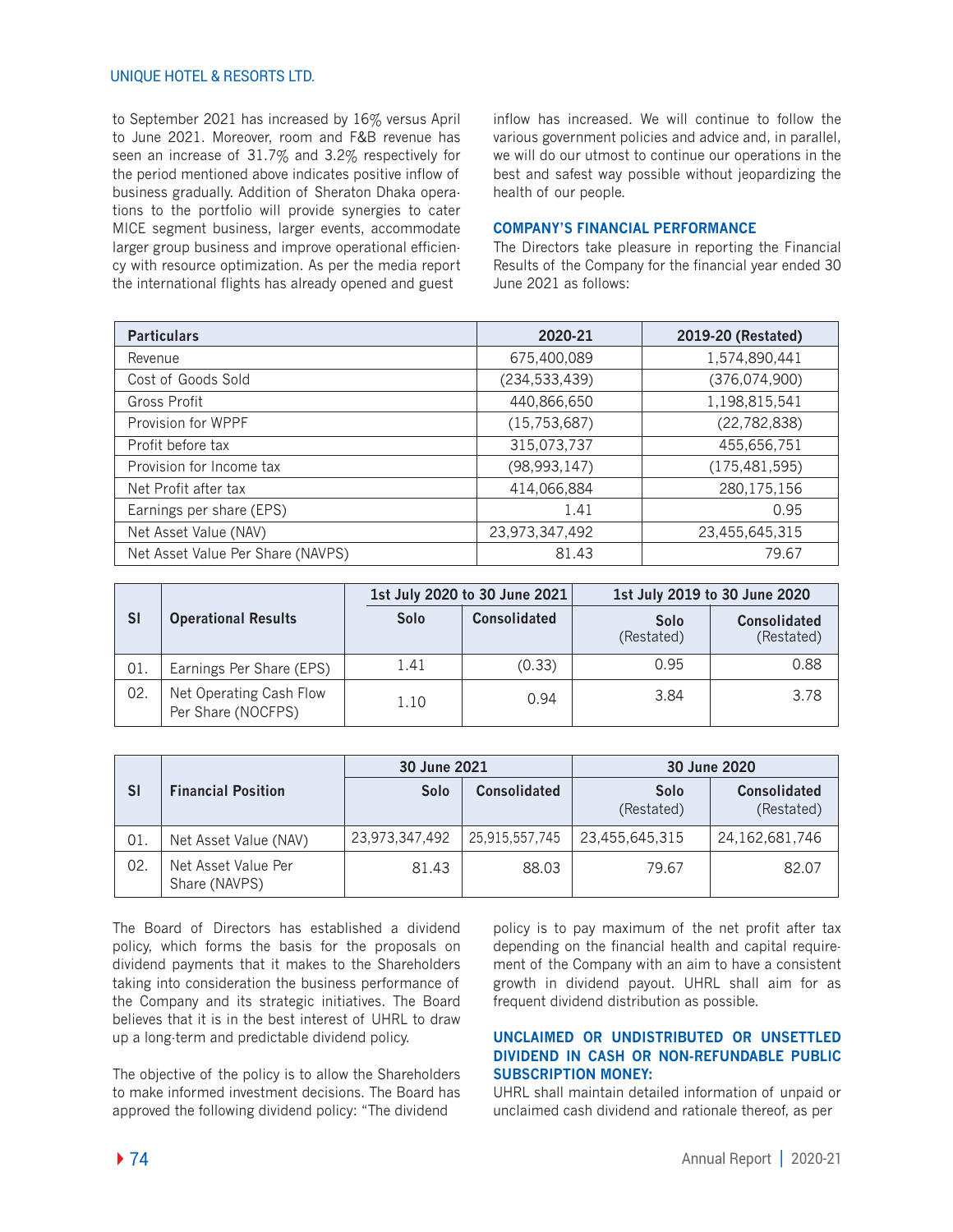BO account (number-wise or name-wise or folio number-wise) of the shareholders, and shall also disclose the summary of aforesaid information in the annual report and shall also report in the statements of financial position (Quarterly/annually) as a separate line item 'Unclaimed Dividend Account'. UHRL has published the year-wise summary of its unpaid or unclaimed cash dividend in the website.

Pursuant to the Directive No. BSEC/CMRRC-D/2021-386/03, dated 14 January 2021 and the Bangladesh Securities and Exchange Commission (Capital Market Stabilization Fund) Rules, 2021, Unique Hotel and Resorts Limited has transferred the unclaimed cash dividend of six years from the year 2011 to 2017 for an amount of Taka 12,923,999.96/ to the Capital Market Stabilization Fund (CMSF) Account N0. SND A/C 0010311521301 Community Bank Bangladesh Ltd., Gulshan Corporate Branch, Dhaka-1213 along with the Dividend Distribution Compliance Report detailed information of entitled

Securities holders to the Investment corporation of Bangladesh (ICB) /complete list (In a compact disk) of the unclaimed or undistributed or unsettled dividend and non-refunded public subscription money.

#### **DIVIDEND RECOMMENDED**

Considering the current market scenario and pandemic situation Board of Directors has recommended 10% cash dividend for the year ended June 30, 2021 for the General Shareholders (The Sponsor shareholders & Directors of the Company will not receive any dividend) subject to approval by the shareholders in the 20th AGM. Total paid up number of shares is 29,44,00,000 nos. and General Shareholders holding is 159,631,528 number of shares. Sponsor shareholders & Directors are holding 134,768,472 nos. of shares (except independent & nominated Director).

History of our dividend payment for the last five years is as follows:

At this stage, the impact on our business and results

| Year                   | Dividend Payout (%)                        |  |
|------------------------|--------------------------------------------|--|
| 2015-16                | 22% Cash Dividend                          |  |
| 2016-17                | 20% Cash Dividend                          |  |
| 2017-18                | 22% Cash Dividend                          |  |
| 2018-19                | 20% Cash Dividend                          |  |
| 2019-20                | 10% Cash Dividend                          |  |
| 2020-2021 (Recommened) | 10% Cash Dividend for general shareholders |  |

has been significant, however our total revenue for July We are committed to keeping continuity and consistency in the payment of dividend vis-à-vis the market scenario in the coming years.

#### **DIVIDEND DISTRIBUTION POLICY**

The dividends and dividend policy of a company are important factors that investors consider when deciding what stocks to invest in.Dividends can help investors earn a high return on their investment, and a company's dividend payment policy is a reflection of its financial performance.

Dividend would be recommended by the Board of Directors basedon the Audited Financial Statements ofthe company. All requisite approvals and clearances, where necessary shall be obtained before the declaration of dividend. Dividend shall be approved by the Shareholders at an Annual General Meeting (AGM) on the basis of recommendation of the Board of Directors but no dividend shall exceed the amount recommended by the Directors.No dividend shall be paid other than out of profits of the year orany other undistributed profits of the Bank. No dividend shallbe

declared out of the capital reserve account or the revaluationre serve account or any unrealized gain or out of profit earned priorto the incorporation of the company, if any, or through reducing paid-up capital or through doing anything so that the post-dividend retained earnings become negative or a debit balance.

Unique Hotel and Resorts Limited believe in continuity and consistency in the shareholders / investors return and drawn up a long-term and predictable dividend policy. The objective of the policy is to allow the Shareholders to make informed investment decisions. As such, the Board of Directors has established a dividend policy, which forms the basis for the proposals on dividend payments that it makes to the Shareholders taking into consideration the business performance of the Company, market scenario and its strategic decisions. The Board has approved the following dividend policy:

The dividend policy is to pay maximumof the net profit after tax basedon the Audited Financial Statements depending on the financial health and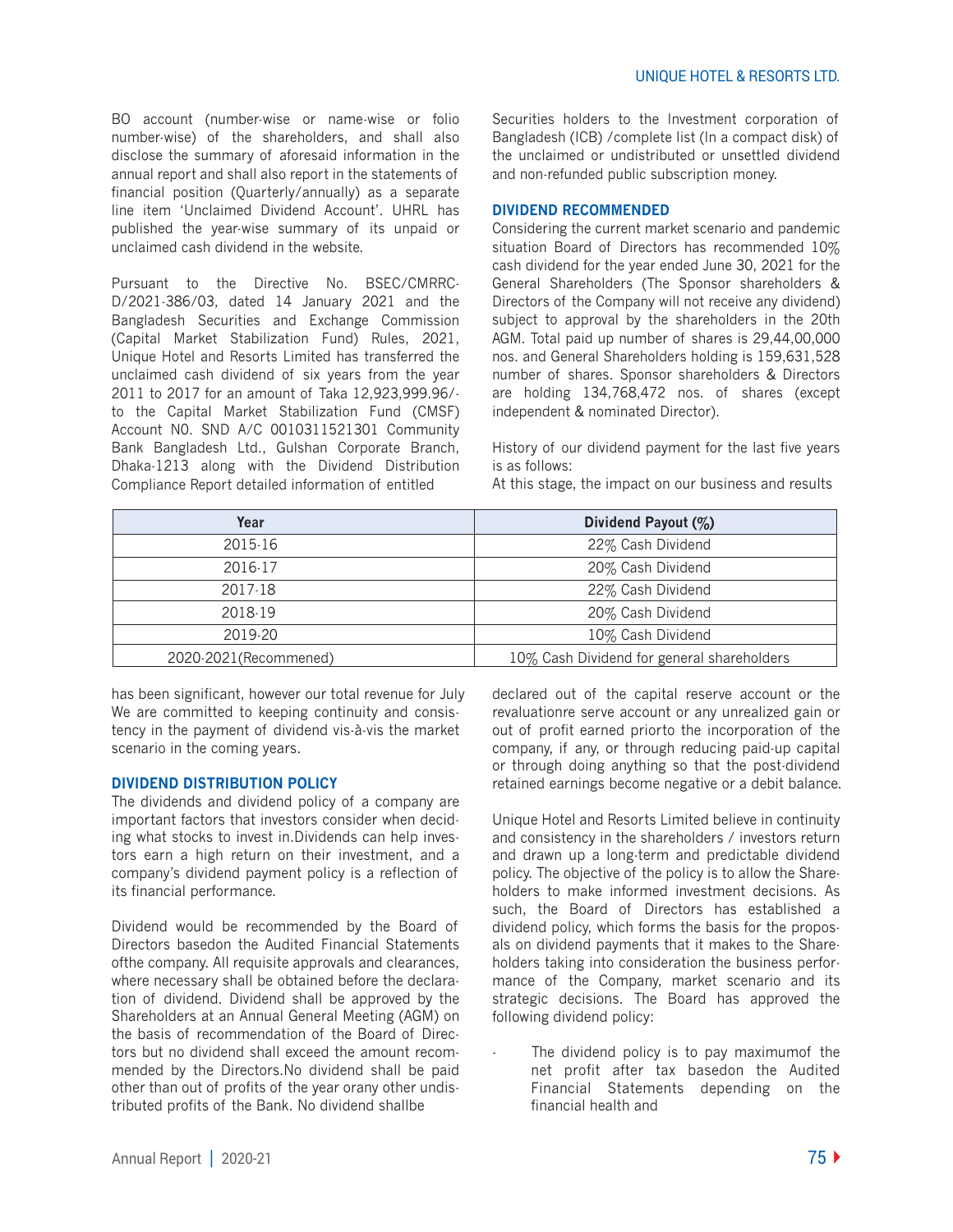capital requirement of the Company with an aim to have a consistent growth in dividend payout.

The company pays out dividends to its shareholders every year. Some portion of the net profit keep by the company as retained earnings so that if company makes any loss in a particular year, the shareholders may get dividend under the policy. To keep the consistency in dividend payout, sometimes company paid dividend from the undistributed profits also.

## **Major highlights of the Dividend Distribution Policy are as follows:**

The Board of Directors of the company shall recommend final dividendfor the shareholders on the basis of annual audited financial statements and declare the shareholders who shall be entitled tosuch dividend.The decision about recommending or not recommending final dividend and entitlement for such dividend, if recommended, shall be taken after considering the interim dividend already distributed and cannot be changed prior to holding of the AGM.In case of declaration of stock dividend for the year, the company shall explain the reason for declaring stock dividend and utilization of such retained amount as capital (stock dividend) shall be disclosed in the annual report.

## **ENTITLEMENT OF DIVIDEND**

The Shareholders whose names would appear in the Register of the company and/or in the Depository on the 'Record Date' would be entitled to receive the dividend.

## **PAYMENT OF DIVIDEND**

UHRL shall pay off the dividend to the entitled shareholders, within 30 (thirty) days from the date of approval by shareholders in AGM.

## **CASH DIVIDEND**

Cash dividend shall be distributed in the following manner and procedures:

- Within 10 (ten) days of declaration of cash dividend by the Board of Directors, an amount equivalent to the declared cash dividend payable for the concerned year shall be kept in a separate bank account of UHRL.
- UHRL shall pay off cash dividend directly to the bank account of the entitled shareholders as available in the BO account maintained with the depository participant (DP), or the bank account as provided by the shareholders in paper form, through Bangladesh Electronic Funds Transfer Network (BEFTN).
- UHRL may pay off such cash dividend through bank transfer or any electronic payment system as recognized by the Bangladesh Bank, if not possible to pay off through BEFTN.
	- Upon receiving the claim on cash dividend from a stock broker or a merchant banker or a portfolio manager for the margin client or customer who has debit balance or margin loan, or as per intention of the client of stock broker or merchant banker or portfolio manager, UHRL shall pay off such cash dividend to the Consolidated Customers' Bank Account (CCBA) of the stock broker or to the separate bank account of the merchant banker or portfolio manager through BEFTN.
- In case of non-availability of bank account information or if not possible to distribute cash dividend through BEFTN or electronic payment system, UHRL shall issue cash dividend warrant and shall send it by post to the shareholders.
- UHRL shall maintain detailed information of unpaid or unclaimed cash dividend and rationale thereof, as per BO account (number-wise or name-wise or folio number-wise) of the shareholders, and shall also disclose the summary of aforesaid information in the annual report and shall also report in the statements of financial position (Quarterly/annually) as a separate line item 'Unclaimed Dividend Account'. UHRL shall publish the year-wise summary of its unpaid or unclaimed cash dividend in the website.

# **STOCK DIVIDEND**

UHRL shall credit stock dividend directly to the BO account or issue thebonus share certificate of the entitled shareholders, as applicable,within 30 (thirty) days of declaration or approval or record date, as the case may be, subject to clearance of the exchange(s) and the Central Depository Bangladesh Limited (CDBL). UHRL shall followthe provisions of Regulation 46 of the Depository Regulation, 2003 for issuance of bonus shares. UHRL shall maintain a Suspense BO Account for undistributed or unclaimed stock dividend or bonus shares and shall also follow the under mentioned procedures for ensuring the rightful ownership:

- UHRL shall send at least 3 (three) reminders to the entitled shareholders.
- The Suspense BO Account shall be held under Block Module and such undistributed or unclaimed stock dividend or bonus shares shall not be transferred in any manner except for the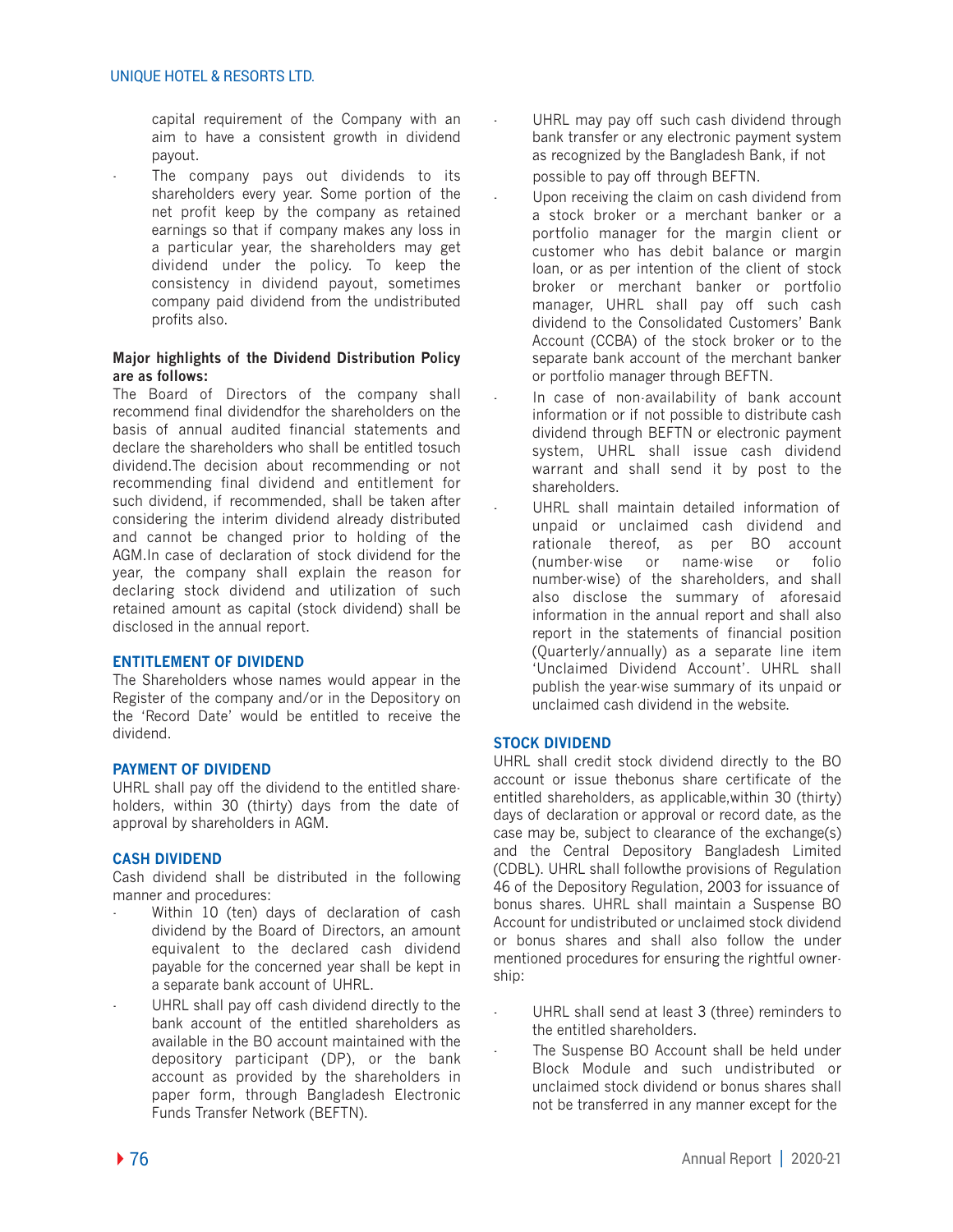purpose of allotting the bonus shares as and when the allottee approaches to the issuer.

Any corporate benefit in terms of shares accrued on such undistributed or unclaimed stock

 dividend or bonus shares shall be credited to the Suspense BO Account.

UHRL shall, upon receiving application from the allottee and after proper verification of identity and his

 entitlement, credit the bonus shares lying with the Suspense BO Account to the BO account of the allottee, or issue bonus shares to the allottee, as applicable, within 15 (fifteen) days of receiving application with an intimation to the Bangladesh Securities and Exchange Commission (BSEC) and Dhaka Stock Exchange Limited (DSE) and Chittagong Stock Exchange Limited (CSE).

Any voting rights on such undistributed or unclaimed stock dividend or bonus shares shall remain suspended till the rightful ownership claim of the shareholders is established.

# **PAYMENT OF UNCLAIMED OR UNPAID CASH DIVIDEND AND STOCK DIVIDEND**

UHRL shall not forfeit any unclaimed cash dividend or stock dividend till the claim becomes barred by the law of land in force. UHRL shall follow the rules & regulations of the regulators issued time totime regarding payment of unclaimed or unpaid cash dividend andstock dividend to the entitled shareholders. This year UHRL will transfer the unclaimed or unpaid cash dividend and stock dividend and non-refunded public subscription money to the Capital Market Stabilization Fund (CMSF) positively.

## **SUBMISSION OF DIVIDEND DISTRIBUTION COMPLI-ANCE REPORT**

UHRL shall submit a dividend distribution compliance report to BSEC, DSE & CSE in a specified format issued by the regulator(s)within stipulated time of completion of dividend distribution to theentitled shareholders.

#### **SHARE CAPITAL**

Authorized capital and paid up capital of the Company stood at Tk.1000.00 Crore and Tk. 294.40 Crore respectively at the end of the financial year ended on June 30, 2021.

#### **STATEMENT ON COMPLIANCE**

The financial statements have been prepared in accordance with the applicable Bangladesh Accounting Standards (BASs) and Bangladesh Financial Reporting Standards (BFRSs) adopted by the Institute of Chartered Accountants of Bangladesh (ICAB) based on International Accounting Standards (IASs) and International Financial Reporting Standards (IFRSs), the Companies Act 1994 and other applicable laws and regulations.

## **OTHER REGULATORY COMPLIANCES**

The group is also required to comply with the following major laws and regulations in addition to the Companies Act, 1994 (2nd amendment took place in 2020): The Securities & Exchange Rules 1987, The Securities & Exchange Ordinance 1969, The Regulation of Dhaka Stock Exchange Limited and Chittagong Stock Exchange Limited, The Income Tax Ordinance 1984, The Income Tax Rules 1984, The Value Added Tax and SD Act 2012, The Value Added Tax and SD Rules 2016, The Customs Act 1969, Bangladesh Labor Act, 2006 (Amended in 2013& 2018) Bangladesh Labor Rules,2015; and Financial Reporting Act,2015

# **STRUCTURE, CONTENT AND PRESENTATION OF FINANCIAL STATEMENTS**

Being the general-purpose financial statements, the presentation of these financial statements is in accordance with the guidelines provided by BAS 1: "Presentation of Financial Statements". A complete set of financial statements for the year ended on 30 June 2021 comprises:

- i) Consolidated and Separate Statement of Financial Position;
- ii) Consolidated and Separate Statement of Profit or Loss and Other Comprehensive Income;
- iii) Consolidated and Separate Statement of Changes in Equity;
- іv) Consolidated and Separate Statement of Cash Flows;
- v) Notes to the Consolidated and Separate Financial Statements, comprising a summary of significant accounting policies and other explanatory information to the financial statements.

## **GOING CONCERN**

As per BAS-1 para 25, a company is required to make assessment at the end of each year to assess its capability to continue as a going concern. Management of the Company makes such assessment each year. The company has adequate resources to continue in operation for the foreseeable future and has wide coverage of its liabilities. For this reason, the Directors continue to adopt the going concern assumption while preparing the financial statements.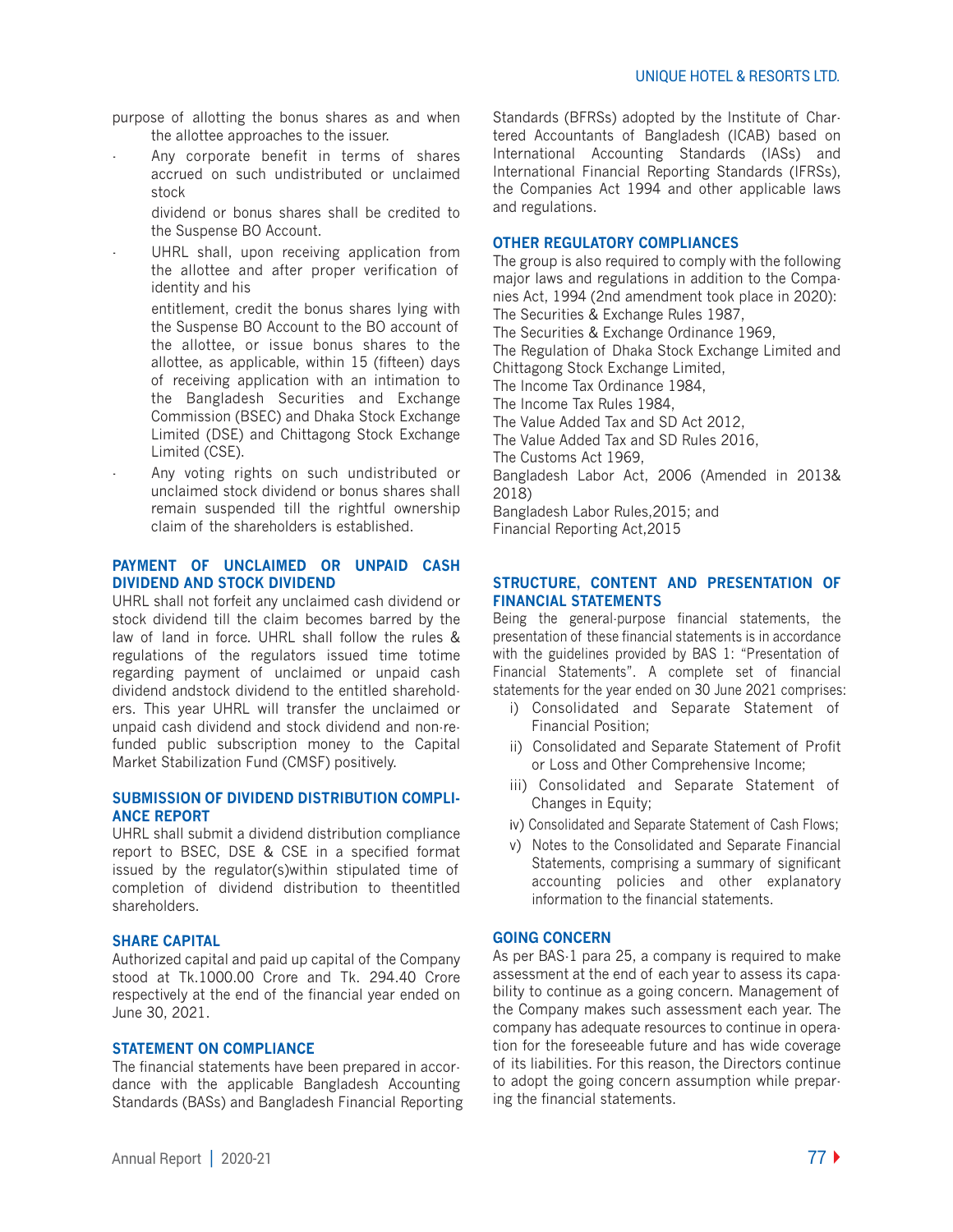# UNIQUE HOTEL & RESORTS LTD.

Management have assessed all the other areas of operations and disclosure accordingly and found no significant impact of COVID-19 except discussed below and no uncertainty about the entity's ability to continue as a going concern is identified.

## **ACCRUAL BASIS**

Unique Hotel & Resorts Limited prepares its financial statements, except for cash flow information, using the accrual basis of accounting. Since the accrual basis of accounting is used, the company recognizes items as assets, liabilities, equity, income and expenses (the elements of financial statements) when they satisfy the definitions and recognition criteria for those elements in the IFRS conceptual Framework.

## **INTERNAL CONTROL SYSTEM**

Internal Audit Supports the Company in achieving its objectives by bringing a systematic and disciplined approach to evaluate and improve the effectiveness of its risk management, control and governance processes. In order to ensure organizational independence of Internal Audit, the head of Internal Audit reports functionally to Audit Committee and administratively to the Managing Director. Internal Audit team regularly monitors whether the appropriate Accounting Policies have been consistently applied in preparation of the financial statements. Bangladesh Accounting Standard and International Accounting Standards, as applicable in Bangladesh, have been followed and adequately disclosed. Internal audit is being carried out by M/S. Hodavasi Chowdhury & Co., a renowned Chartered Accountancy firm in Bangladesh, along with internal audit team of The Westin Dhaka.

## **STATUTORY AUDITOR**

The statutory audit is governed by the Companies Act, 1994 (2nd Amendment 2020), The Bangladesh Securities and Exchange Commission's Ordinance, 1969, Bangladesh Securities and Exchange Commission's Rules 1987 and applicable laws of Bangladesh, which explicitly provide guidelines for the appointment, scope of work and retirement of auditors. M/S. G. Kibria & Co., Chartered Accountants; appointed as Statutory Auditor in the 19th Annual General Meeting by the shareholders and upon successful completion of one year they have applied for re-appointment for the next year. As such the Board of Directors recommended M/S. G. Kibria & Co., Chartered Accountants for re-appointment as external auditor for the financial year 2021-22 subject to the approval of the Shareholders in the ensuing 20th AGM of the Company scheduled to be held on 27 December 2021.

## **CG COMPLIANCE AUDITORS**

Pursuant to the compliance with the Corporate Governance Code of the Commission BSEC/CMRRC

D/2006-158/207/Admin/80 dated 03 June 2018 issued by Bangladesh Securities Exchange Commission(BSEC) under section 2CC of the Securities and Exchange Ordinance, 1969, each Company shall obtain a certificate from a practicing Professional Accountant / Secretary regarding compliance of conditions of Corporate Governance Code of the Commission and shall send the same to the shareholders along with the Annual Report on yearly basis.

The existing CG Compliance Auditor M/s. Itrat Hussain & Associates, Chartered Secretaries will complete the consecutive three years of certification and they will retire in the 20th AGM. As Such, three Audit firms have expressed their interest to become the auditor for the year ended June 30, 2022. Among the three firms the Board of Directorsrecommended for appointment of M/S. Mohammadullah & Associates, Practicing Chartered Secretaries as CG compliance Auditor for certification of compliance on Corporate Governance for the year ended 30 June 2022 subject to the approval of the shareholders in the 20th Annual General Meeting. The Compliance Certificate for the year ended June 30, 2021 has obtained from M/s. Itrat Hussain & Associates, Chartered Secretaries and certifies that the Company has duly complied with all the regulatory requirements as stipulated in the new Corporate Governance Code.

## **INDEPENDENT SCRUTINIZER**

As per the Directive of Bangladesh Securities and Exchange Commission (BSEC) vide no. BSEC/CMRRC-D/2009-193/08; dated:10 March 2021, clause (9), an Independent Scrutinizer is required to appoint for observing the due diligence and AGM process, election procedure and detailed information of voting results shall be authenticated by the concerned stock exchange(s) by an independent Scrutinizer (who has professional experience and qualification of Chartered accountants or chartered Secretaries) as appointed by the issuer company, and such authenticated report shall be submitted to the commission within 48 (forty-eight) hours of conclusion of the general meeting.

Consequently, three firms have expressed their interest to become an Independent Scrutinizer for the ensuing 20th Annual General Meeting to be held at the virtual platform. Among the three firms the Board of Directors selectedand appointed M/S. Mohammad Sanaullah & Associates, Chartered Secretaries & Management Consultants as Independent Scrutinizer for observing and authenticating the due diligence and AGM process, election procedure and detailed information of voting results andcertification and report to the regulatory within 48 hours of completion of 20th Annual General Meeting.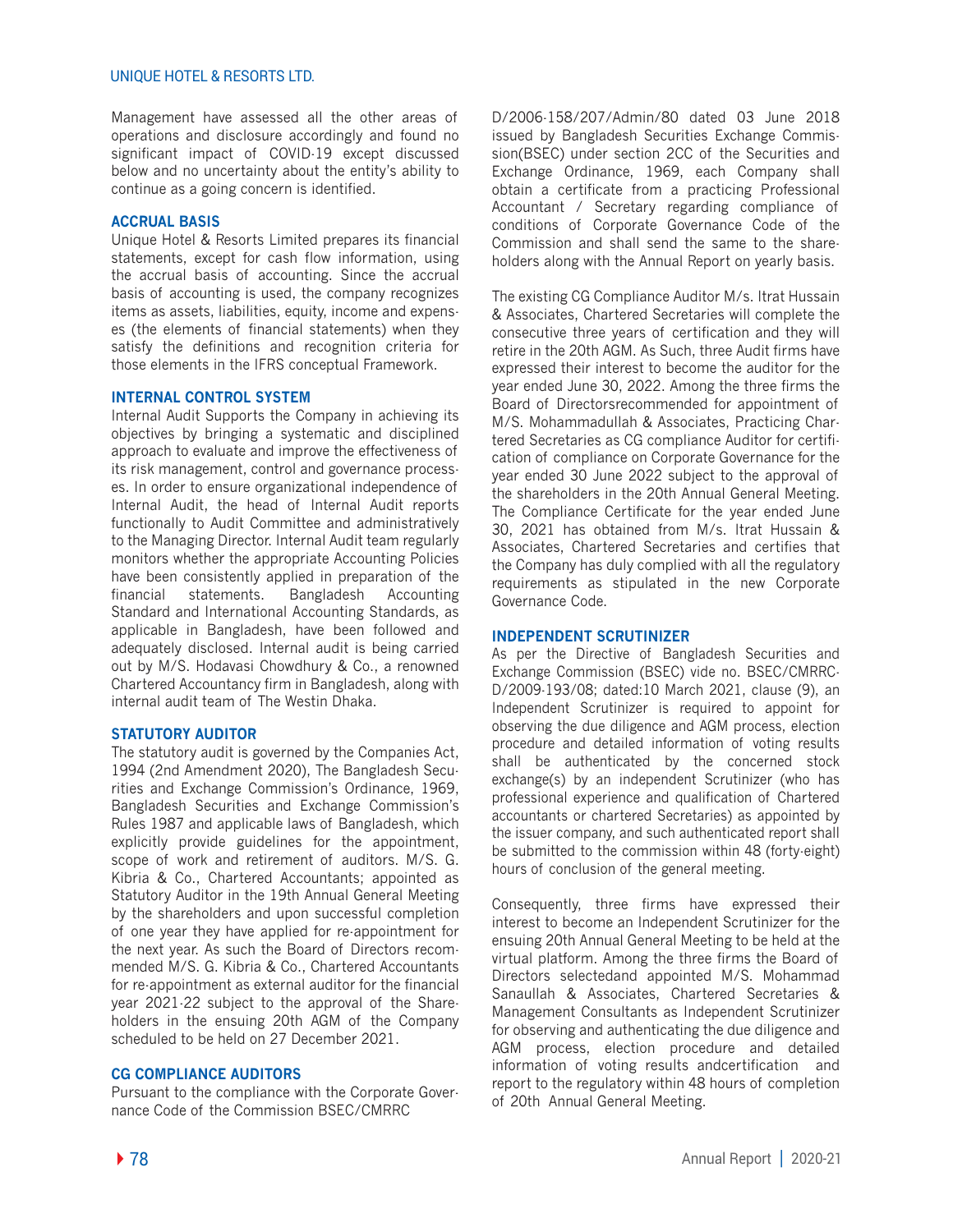#### **AUDITOR'S OPINION**

M/S. G. Kibria & Co.,Chartered Accountants has submitted an unqualified Audit Report for the year ended 30 June 2021. and Corporate Governance compliance Auditor M/s Itrat Hussain & Associates, Chartered Secretariescertifies that the Company has duly complied with all conditions of the Corporate Governance Code and also complied with the provisions of the relevant Bangladesh Secretarial Standards (BSS) as adopted by the Institute of Chartered Secretaries of Bangladesh (ICSB). The Compliance auditor has issued highly satisfactory opinion on the compliance of the Company.

## **ROTATION OF THE DIRECTORS**

Pursuant to section 91(1) of the companies Act, 1994 and clause no. 104 of the Article of Association of the Company, one third of the Directors, shall retire by rotation in every ordinary general meeting. Accordingly, Gazi Md. Shakhawat Hossain, Director will retire in the 20th AGM and also eligible for re-election.

## **ELECTION / RE-ELECTION OF DIRECTORS**

Being eligible, Rtn. Ghulam Mustafa representing Purnima Construction (Pvt.) Limited & Mr. Md. Saiful Islam representing Borak Real Estate Limited, Nominated Directors appointment in 147th BOD Meeting subject to the approval of shareholder in ensuing 20th AGM.

#### **APPOINTMENT AND / OR REAPPOINTMENT OF INDEPENDENT DIRECTOR**

As per the Condition no.01, Sub Condition no. 2(e) of Corporate Governance Code gazette on 03 June 2018 issued by Bangladesh Securities & Exchange Commission, the tenure of the office of an independent director shall be for a period of 3 (three) years, which may be extended for 1 (one) tenure only. Accordingly, Mohammed Forkan Uddin FCA, Independent Director Completed his consecutive Three years tenure and eligible for re-appointment for an extended tenure.

As Mr. Kazi Mahmood Sattar, former Independent Director has completed his consequtive two terms i.e., 06 years as Independent Director, in the vacant position two Independent Director had been appointed in 142nd BOD Meeting subject to the approval of the shareholder in ensuing 20th AGM. The newly appointed Independent Director were Mr. N K A Mobin FCS, FCA & Professor. Mohammed Ahsan Ullah.

## **COMPOSITION OF BOARD**

The Board of Directors consists of 11 (Eleven) members including Managing Director and 03 (three) Independent Directors having diverse and professional expertise and experiences. The Directors are from varied businesses and other backgrounds and their experience enables them to execute independent

judgments on the Board where their views carry substantial weight in the decision making. They contribute to the Company's strategy and policy formulation in addition to maintaining its performance as well as its executive management.

## **BOARD MEETING**

The Board meets regularly to discharge its duties effectively. Eleven (11) meetings of the Board of Directors were held during the year 2020-21 and the gap between two meetings did not exceed three months. The attendance record of the Board meetings held during the year has been given in the additional statement of the directors' report and Corporate Governance Statement. There is an extensive staff participation in decision making at all levels of the Company and strategic recommendations on material matters flow to the Board for decision.

• **Virtual meeting :** As the pandemic COVID-19 was suffer the country as well globe, Unique Hotel & Resorts Limited had conducted the Board of Directors' meeting and committee meeting in the virtual platform (Zoom Cloud meeting). It is to be mentioned here that most of the meetings held in virtual platform.



- **Hybrid meeting:** Unique Hotel & Resorts Limited also did some Board of Directors' meeting and committee meeting in Hybrid system that means physical presence and online presence maintaining the proper health and hygiene and safety.
- **Physical meeting:** Unique Hotel & Resorts Limited also did some Board of Directors' meeting and committee meeting in physical presence maintaining the proper health and hygiene and safety.

#### **QUORUM OF THE BOARD AND BOARD COMMITTEE MEETING**

During the financial year 2020-21, the Board of Directors and Board Committee's quorum was constituted duly. The required number of board and committee members were present round the meeting where in presence of the Independent Director witness. Due to the COVID-19 pandemic most of the meetings was conducted through virtual platform.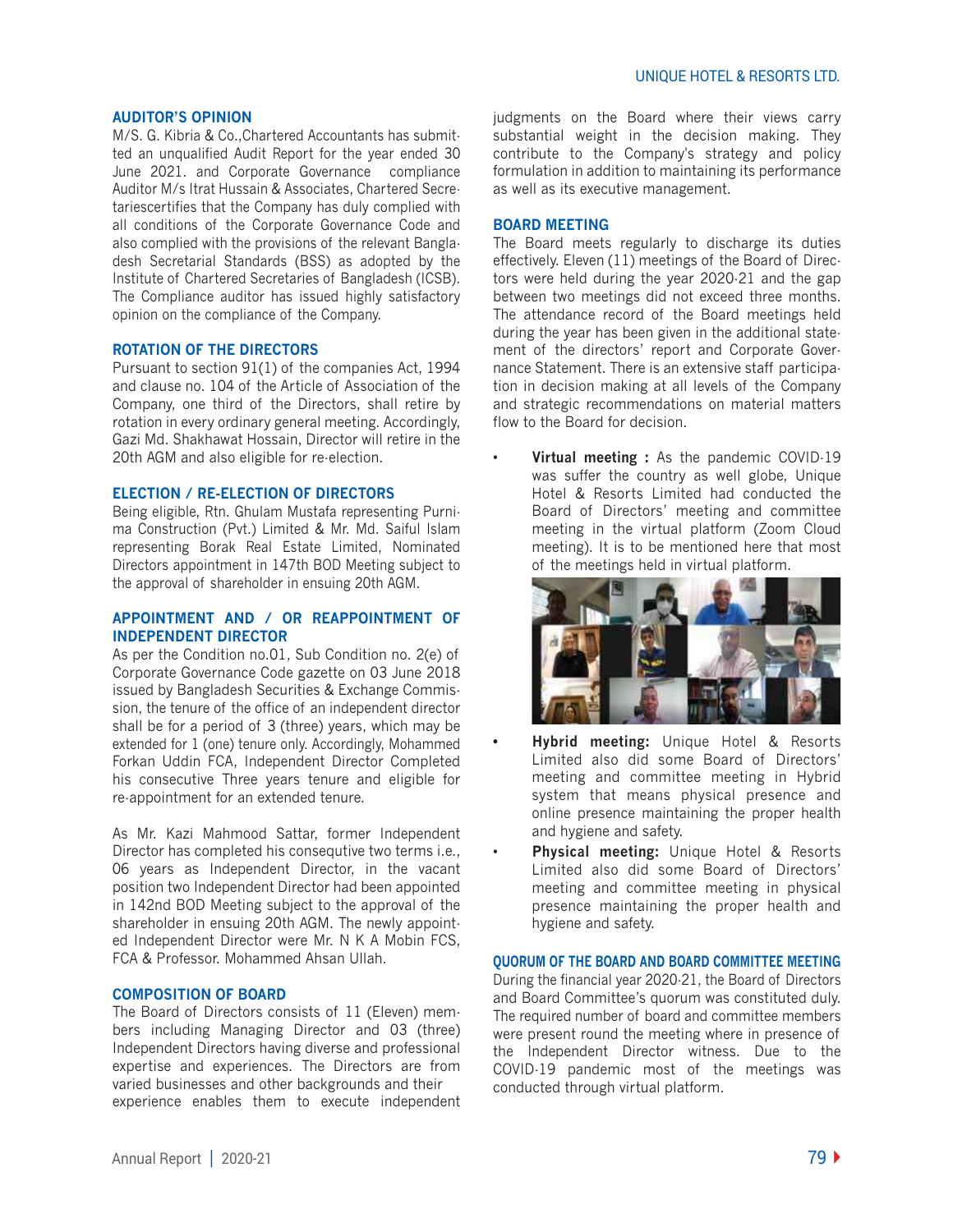#### UNIQUE HOTEL & RESORTS LTD.



## **INDEPENDENT DIRECTOR**

The Company has complied with the notification of the Bangladesh Securities and Exchange Commission with regard to composition of the Board. Mr. Mohammed Forkan Uddin FCA, Mr. N K A Mobin FCS, FCA and Professor. Mohammed Ahsan Ullah are Independent Directors of the Company, they are free from any business or other relationships with the company which can materially interfere with or affect the exercise of their independent judgment. The Board believes their experience and knowledge enable them to provide both effective and constructive contribution to the Board.

#### **CHAIRPERSON AND MANAGING DIRECTOR**

The Chairperson is responsible for leadership of the Board, for ensuring its effectiveness on all aspects of its role and also for facilitating the productive contribution of all Directors.

The Managing Director has overall responsibility for the performance of the Company's business. He provides leadership to the Company to ensure the successful planning and execution of the objectives and strategies. In compliance with the requirement of the Bangladesh Securities and Exchange Commission (BSEC) guidelines, the roles of Chairman and Managing Director have been clearly defined by the Board of Directors.

## **BOARD COMMITTEES**

The Board has established various Board Committees to which it has delegated some of its responsibilities. They are the Audit Committee, Risk management Committee, Investment Committee and Board Sub-Committees. Each Committee has its own terms of reference under which respective authority is delegated by the Board and is kept under review and updated regularly to ensure that they remain consistent with the best practice. The Company Secretary provides each of the Committees with secretarial services. Committee meeting agenda, papers and minutes are made available to all members.

#### **AUDIT COMMITTEE (AC)**

The Audit committee is comprised of 03 (three) mem bers of the Board of Directors. The Chairman of the committee is an Independent Director. The Company Secretary of the Company acts as the Secretary to the Audit Committee. The committee assists the Board of Directors in ensuring that the financial statements reflect true and fair view of the state of affairs of the company and in ensuring a congenial working method in the organization as per guidelines of the Regulators. In 2020-21 the committee conducted 09 (Nine) meet ings.The attendance record of the committee meetings held during the year is shown in the Audit Committee.

## **NOMINATION AND REMUNERATION COMMITTEE (NRC)**

Pursuant to the section 6 (2) (a) (b) of the new Governance Code of the Commission, the Board of Directors constituted the Nomination and Remuneration Committee. The Committee is comprised of 03 (three) members of the Board of Directors. The Chairperson of the committee is an Independent Director. Company Secretary of the Company acts as the Secretary to the Nomination and Remuneration Committee. The Committee has been constituted by the Board of Directors to assists the Board in formulation of the nomination criteria or policy for determining qualifications, positive attributes, experiences and independence of directors and top-level executive as well as a policy for formal process of considering remuneration of directors, top level executives. As per the Corporate Governance Code, in the financial year 2020-21 the committee conducted 02 (two) meetings. The attendance record of the committee meetings held during the year is shown in the Nomination and Remuneration Committee report.

## **BOARD CSR COMMITTEE**

The Board CSR committee is comprised of five members, of which, an Independent Director is the member. The purpose of the Board CSR Committee is to ensure long term sustainability of the Company aspirations and management of the Company's CSR initiatives.

The initiatives are managed in a way that secures business stability, sustain positive image and reputation of the Company and establishes the Company's commitment to the nation at large. The CSR committee met three times in 2020-21. The initiatives are all aligned with the SDG's and we are contributing to fulfilling the Government's commitment to the nation at large.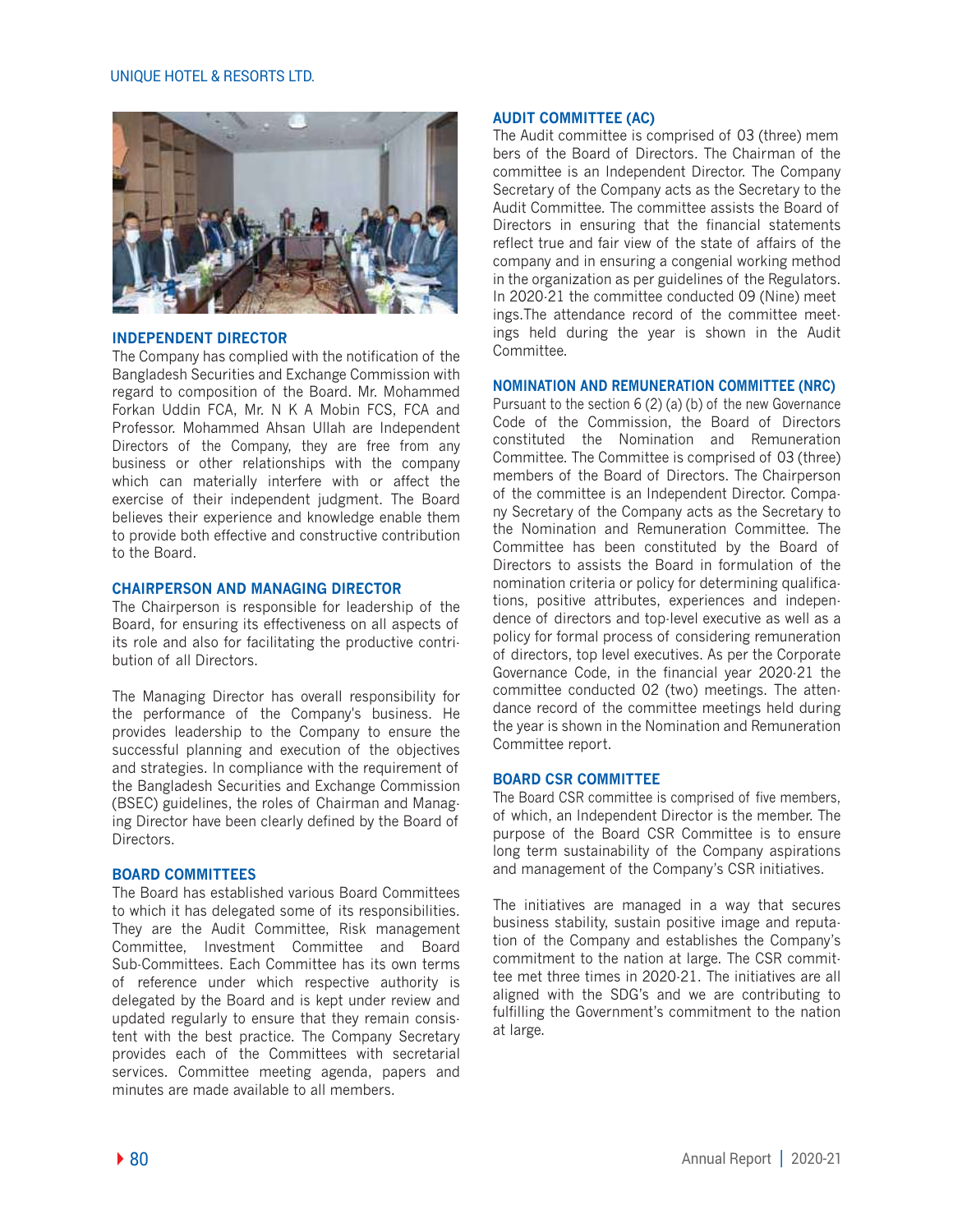#### **REPORTING BY THE COMMITTEES TO THE BOARD**

Each committee regularly reports on their work to the Board. After confirmation of the decisions in the committee the confirmed minutes placed before the Board for ratification. As a minimum, the report includes a summary of the matters addressed and the measures undertaken by the committee.

# **FINANCIAL REPORTING AND TRANSPARENCY**

Financial statements have been prepared in line with the International Financial Reporting Standards (IFRS) / Bangladesh Financial Reporting Standards (BFRS). Financial data is circulated as appropriate within and outside the organization. The timely publication of quarterly, half yearly and annual financial statements with comprehensive details beyond the statutory requirements has been a salient feature of the financial reporting system.

Chief Financial Officer and Company Secretary is responsible for instituting a system of internal controls to ensure the effective implementation of all policies and decisions of the Board. The Board ensures that the CFO and Company Secretary maintains full and effective control of all significant strategic, financial, organizational and compliance issues.

#### **COMMUNICATION WITH SHAREHOLDERS**

The Company encourages communications with shareholders throughout the year and welcomes their participation at shareholders' meeting. Four times each year, Unique Hotel & Resorts Limited reports to its shareholders regarding its business, financial position and earnings. An Annual General Meeting normally takes place within the first six months of each fiscal year. Among other things, the Annual General Meeting decides on the appropriation of net income, election of the Board members and the appointment of the Auditors. Amendments to the Memorandum and Articles of Association and any change in the Company's paid up capital structure are approved exclusively at the Annual General Meeting and are implemented by the Board.

#### **QUARTERLY /YEARLY RESULTS**

Shareholders are provided with Quarterly Financial Statements and the Annual Report, which the Company considers as its principal communication with them and other stakeholders. The quarterly results of the Company are published in the newspapers. Yearly results are generally published in the Annual Report and the soft copy of the report sent to the shareholders' through email. These reports are also available on the Company's website - www.uhrlbd.com.

## **CORPORATE SOCIAL RESPONSIBILITY (CSR)**

CSR is a business approach that contributes to sustainable development by delivering economic, social and environmental benefits for all stakeholders. It is represented by the contributions undertaken by companies to society through its business activities and its social investment. It is further defined as the integration of business operations and values, whereby the interests of all stakeholders including investors, customers, employees, the community and the environment are reflected in the company's policies & actions. CSR is about how businesses align their values and behavior with the expectation of stakeholders, not just customers, and investors, but also employees, suppliers, communities, regulators, special interest groups, and society as a whole. It is the Company's commitment to being accountable to its stakeholders for the betterment around us. We are delighted to inform that during this period 01 July 2020 to 30 June 2021 Unique Hotel & Resorts Limited contributed a substantial amount to the society.During the COVID-19 pandemic UHRL has donated 2.00 crore taka to the Prime Minister Welfare Fund.

## **SUSTAINABILITY**

Unique Hotel & Resorts Limited always concern and believe on the sustainable development of the Company. Upon the prudent guidance of the Board of Directors, the Management of the Company continuously carries out research and development (R&D) to keep pace with the customer choices and fashions. It is emphasizing on volume-based strategy for increasing room occupancy as well as enhancing the quality and portfolio of food and beverage that will attract the customers and grab the market share at large. In addition, The Westin Dhaka is leading as an elevated distinct up-scale hotel brand in Bangladesh by creating memorable hotel stays, exceptional Food and Beverage program and curated guest experience. Unique Hotel & Resorts Limited is practicing succession planning and talent employee retention policy.

#### **ENVIRONMENT, HEALTH AND SAFETY**

Unique Hotel and Resorts Limited is committed to ensure the sound health and safe work environment for the employee always. The Company also committed to ensure the minimization of the environmental impact. To keep the employees aware, the Company carried out various kinds of communications, workshop, training program, fire drill, and other awareness programs round the year. A month-long safety, security and hygiene program while cooking foods for the customers are conducted the Westin Dhaka as a per of the Marriott compliance.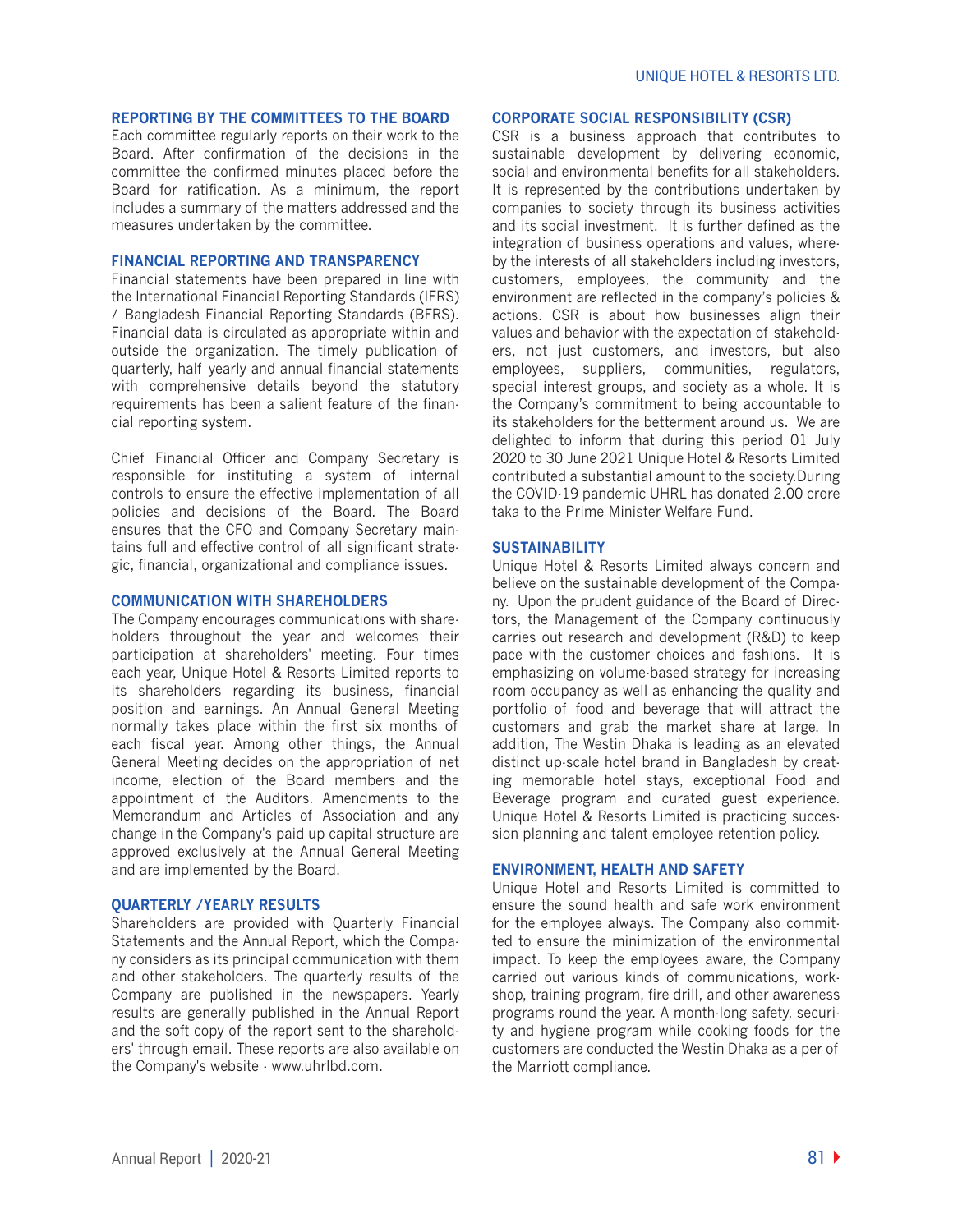# **ETHICS AND COMPLIANCE WITH THE LAW:**

Ethical business conduct and compliance with applicable laws and regulations are fundamental aspects of Unique Hotel & Resorts Limited. To this end, the Company has established procedures to ensure compliance with all applicable statutory and regulatory requirements. Relevant officials are responsible for ensuring proper compliance with applicable laws and regulations and this is being followed by the Company.

In order to ensure organizational independence of Internal Audit, the head of Internal Audit reports functionally to the Audit Committee and administratively to the Director. Internal Audit team regularly monitors whether the appropriate Accounting Policies have been consistently applied in preparation of the financial statements. Bangladesh Accounting Standard and International Accounting Standards, as applicable in Bangladesh, have been followed and adequately disclosed. Internal audit is being carried out by HodaVasi Chowdhury & Co., a renowned Accountancy firm in Bangladesh, along with internal audit team of The Westin Dhaka.

The statutory auditor M/S S F Ahmed & Co., Chartered Accountants member firm of HLB International has given an unqualified report. In their opinion, the financial statements present fairly in all material respect the financial position of Unique Hotel & Resorts Limited as at 30 June 2020 and its financial performance and its cash flows for the year than ended in accordance with Bangladesh Accounting Standard (BASs) and Bangladesh Financial Reporting Standards (BFRSs), the Companies Act 1994, the Securities & Exchange Rules 1987 and other applicable laws and regulations.

Independent Corporate Governance Compliance Auditor M/S Itrat Hussain & Associates, Chartered Secretaries have certified that the UHRL has duly complied with all the conditions of the regulatory requirements as stipulated in the new Corporate Governance Guidelines of Bangladesh Securities & Exchange Commission. Accordingly, M/S Itrat Hussain & Associates, Chartered Secretaries after their examination issued a Compliance Certificate with satisfactoryrating which has been shown in the Annual Report.

As an organization, our values include integrity self-determination and valuing people. Our company has specified corporate values and stipulated a code of ethics for employees, ensuring that the latter maintain the highest integrity and comply with the relevant laws and ethical principles. Therefore, the Company considers the significance of ethical, human and environmental matters in the conduct of its business.

## **FUTURE PLAN**

We have communicated to our valued stakeholders through previous annual reports that two or more five-star hotels are going to be established in the coming years. The structural construction of one of the hotels (Branded Serviced Apartment which will be managed by Westin) has completed and the Interior decoration and others is going on and will be completed by mid of 2023. Moreover, the Sheraton Dhaka hotel is completed which pre-opening activites is runing and hope it will be able to inaugurate the hotel very soon. We couldn't start the operation this year first quarter due to the pandemic COVID-19.

Your Company always tries to provide the best quality service through innovative ideas. The management of Unique Hotel & Resorts is diversifying its portfolio by establishing a private Economic Zone. Other notable project is the St.Regis Dhaka (7 - star hotel) which will be the Iconic Business Hub and luxury hotel first ever in Bangladesh.

Another milestone of Unique Hotel & Resorts Limited is establishing new ventures and going to add another feather by establishing 600 MW power project named 'Unique Meghnaghat Power Limited' for developing the Gas/R-LNG based Combined Cycle Power Generation Facility of 584 MW (Net) Capacity at Meghnaghat, Sonargaon, Narayangonj, Bangladesh on Build-Own-Operate (BOO) basis under Private Sector Power Generation Policy of Bangladesh. The Project Company 'Unique Meghnaghat Power Limited' already signed (i) the Implementation Agreement ('IA') with the GOB & PGCB (ii) the Power Purchase Agreement ('PPA') with BPDB and (iii) the Gas Supply Agreement ('GSA') with the concerned Gas Supplier on 24 July 2019. We are expecting to start the Commercial Operation of this project by second half of the year 2022.

Unique Hotel & Resorts Limited is working with immense motivation and innovation to lead the Company to a new spectrum that will serve as an example for not only the Bangladeshi but also the South Asian Hospitality sector. Our distinctive strength to achieve the vision is our dedicated and competent employees, which I always appreciate. I am also thankful to the Board of Directors for their visionary role and guidance to survive our business in the pandemic COVID-19.

## **IMPAIRMENT OF ASSETS:**

There are two types of Impairment of Assets; one is Impairment of property, plant and equipments and Impairment of financial assets;